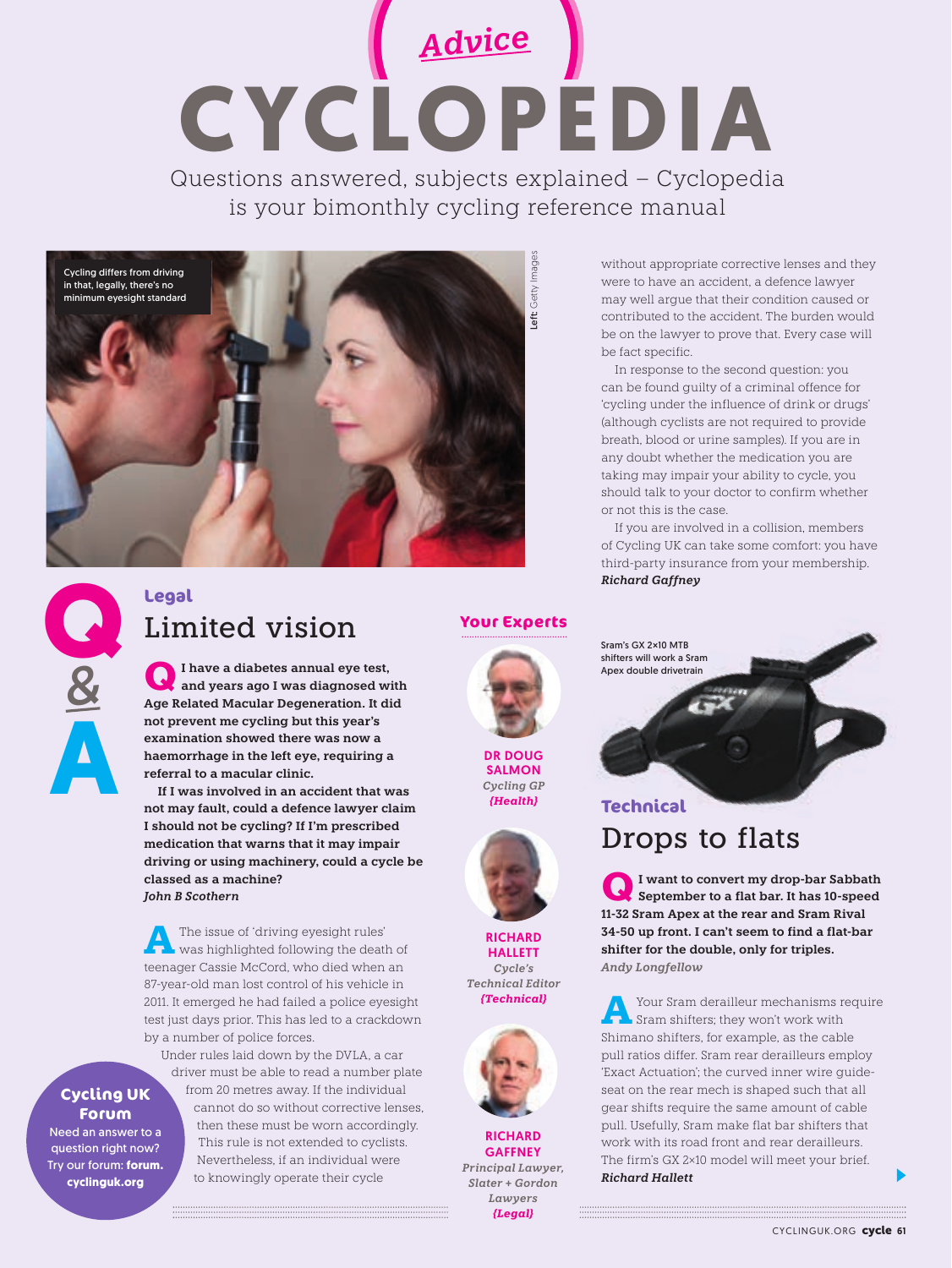Electronic shifters like these Ultegra Di2 ones require less finger strength

### **Technical** Easier shifting

**QI'm thinking of swapping the 3×10 Ultegra gearing on my 2007 Trek SLR 1500 to 2×11 Shimano 105 5800, as arthritis in my left hand makes the upshift from the inner to middle rings difficult. I'd also like easier-to-use brakes. Will an 11-speed cassette fit my hub?** *Peter Grimshaw*

**A** No, an 11-speed cassette will not fit your 10-speed Freehub body; it's slightly wider. Depending on the rear wheel, which should be a Bontrager Select, it may be possible to swap the Freehub body for an 11-speed. This would require some re-spacing of the rear hub and re-dishing of the wheel.

Otherwise, it's new 11-speed wheel time. Consider Shimano Ultegra Di2

electronic shifting in that case. It will make life much easier for your left hand. If you stick with mechanical shifting, your best plan may be to fit Tiagra 10-speed (4700), which will allow you to keep your 10-speed wheel. Braking and shifting performance are comparable with 105 5800 components. *Richard Hallett*

### **Health**

**I** ♥ **my e-bike** An e-bike can help with some cyclists' heart problems. Visit: **cyclinguk.org/tags/ electric-bikes**

### Pressure points

**QI've been told my blood pressure (148/84) is too high. At home, rested, my BP is 125/74. I cycled to the surgery. Would that make it higher?** *Peter Ashworth* 

**A** No. Vigorous exercise will transiently raise blood pressure, but it falls within a few seconds of stopping. What will raise your blood pressure is going to the surgery and having it checked!

Your home readings are good, assuming they're correct. The readings in surgery are not particularly high for someone otherwise low-risk. Ask what your Q2-Risk Value is. It's the statistical risk of an 'event' – stroke, heart attack, etc. – over the next ten years. Less than 10% is good; more than 20%, you likely need drugs for blood pressure and maybe cholesterol.

If offered an ECG, note that your cycling may give rise to an 'abnormal' recording.

> The heart is a muscle; it thickens with exercise. This can be misinterpreted as evidence of high blood pressure disease. *Douglas Salmon*

> > Left: Getty Images **eft:** Getty Image:

Not the only option: most surgeries have machines you can wear for a day to check BP



### **Technical**  Disc broke

**Q My hydraulic disc-braked rear wheel recently locked on a descent. I was near home so walked the bike back after disengaging the calliper. The rotor showed some nasty gouges around the braking area. Is it overheating? Something wedged between pad and disc? Or just overly worn brake pads?**  *Colin Gerrard*

**A**It's hard to say what has caused the gouging without inspection, but it's most likely to have been caused by worn pads. The miniscule clearance between pads and disc should prevent larger particles from getting between the pad and disc surfaces, which nonetheless can wear rapidly from the fine abrasive grit contained in muddy water. The pads have a backing plate, which may be hard enough to gouge the disc if the pad material wears away completely.

Disc gouging is unlikely to be caused by overheating, which usually simply 'blues' the steel disc. Shimano 'Ice' rotors have an aluminium core sandwiched between thin steel outer layers. The core may soften with extreme heat, allowing the steel outer layers to distort. This may then result in further damage of the sort you describe. *Richard Hallett*

**Cet in touch**<br> **EMAIL** your technical, health, or legal<br>
questions to *cycle@jamespembrokemedia.*<br>
co.uk or write to Cyclopedia, Cycle, PO Box<br>
313, Scarborough, YO12 6WZ. We regret that<br>
Cycle magazine cannot answer unpu **EMAIL** your technical, health, or legal questions to *cycle@jamespembrokemedia. co.uk* or write to Cyclopedia, Cycle, PO Box 313, Scarborough, YO12 6WZ. We regret that Cycle magazine cannot answer unpublished queries. But don't forget that Cycling UK operates a free-to-members advice line for personal injury claims, **TEL:** *0844 736 8452.* 

CYCLINGUK.ORG cycle 63